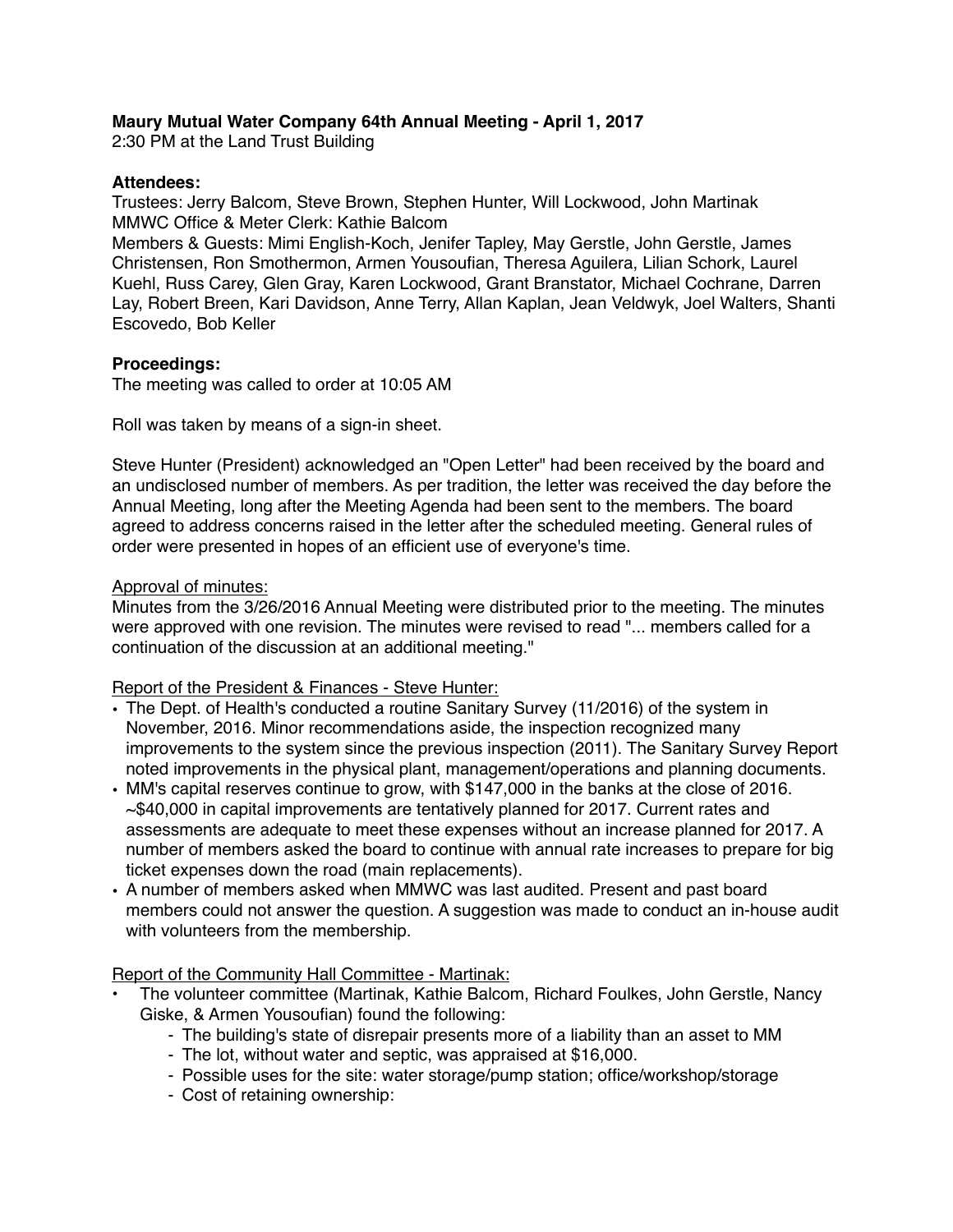- ‣ \$20,000 to clear the site
- ‣ \$1,400/yr taxes and groundskeeping (taxes likely to be lowered through appeal based on 2016 appraisal)
- Board feels it is in the best interest of the company to clear the site, and maintain ownership for future use.
- A member that resides next door to leaning structure argued against razing the building.

New Business:

- Changes Facing Group A Water Systems: Changes to rules and regulations were outlined:
	- County to begin charging "rent" for water lines occupying Right-of-way space.
	- DOH's updated water quality monitoring rules for coliform sampling, disinfection/chlorine residual sampling, and minimum chlorine residual levels for CT6 disinfection.
	- DOH now requires MMWC operator certification for Water Distribution Management, Cross-Connection Specialist & Water Treatment Plant Operator.
	- DOH updated monthly reporting requirements
	- Updates to EPA's Drinking Water Action Plan: increased reporting/assessment; stricter source water protection; reduction in risk of lead exposure, etc.
- Small Water System Management Program (SWSMP): The deficiencies noted in the Sanitary Survey of 2011 was the result MMWC's failure to keep up with increasingly stringent regulations. The DOH requires MM to develop a SWSMP to demonstrate the system's ability to achieve and maintain compliance with all relevant regulations. Implementation of the updated plan is the main reason for the much improved Sanitary Survey of 2016.
- Six Year Plan/Budgeting: The Six Year Budget (Section 3.2 of SWSMP) was reviewed. The spreadsheet compares projected income (water rates & assessments) to expected operating expenses, and projected capital improvements. The budget is not carved in stone, but is a long overdue tool for increasing MM's financial and operational capacity.

# Election:

• 5 Year Term: Steve Brown was unopposed and re-elected to his seat.

The "official" meeting adjourned around 11:45 AM, but most stuck around to discuss issues raised in the "Open Letter". That discussion ended around 1:30 PM.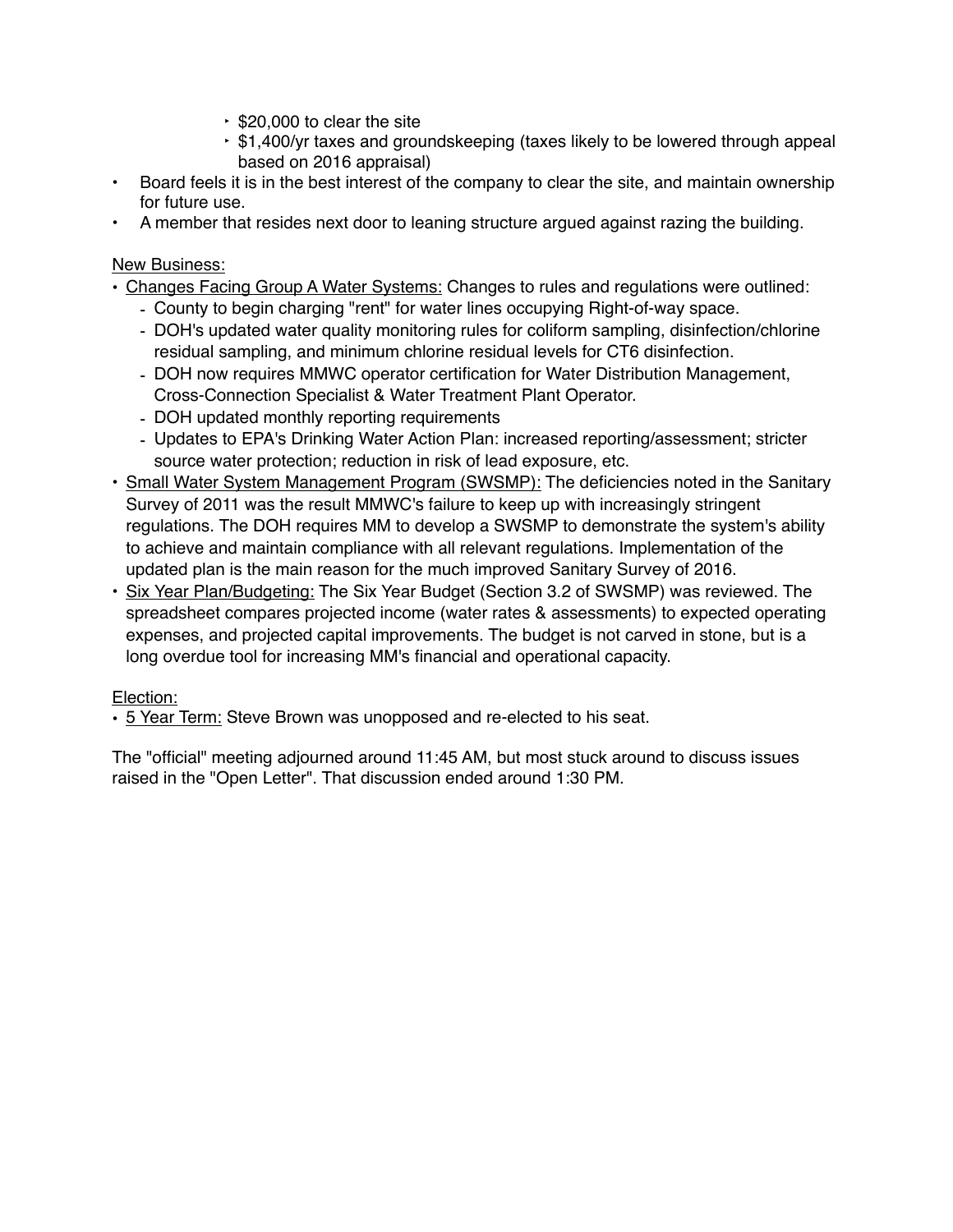*The following "Open Letter" was received by MMWC Board on March 31, 2017. The issues raised were addressed during an informal discussion after the Annual Meeting had adjourned. Board responses have been inserted into the text in bold.*

## OPEN LETTER

To: The Maury Mutual Water Company ("MMWC") Board of Directors Bcc's: Numerous MMWC members

Item: Open letter to the MMWC board re: agenda for Saturday, April 1, 2017 annual meeting, issues of concern, and how they will be handled

From: James Christensen, member since 2015 John Gerstle, member since 1994 and past board president Armen Yousoufian, member since 1981 and past board member

Dear MMWC board members:

As a matter of courtesy to you, this is advance notice of several concerns that we have, in order of relative importance. We hope that there will be an opportunity to discuss them at tomorrow's meeting.

• Our collective position on growth (adding more connections), especially as it relates to the 2010 State Supreme Court ruling about a "duty to serve" and the October 2016 Hirst ruling that makes well drilling much more onerous. These two rulings make it much more likely that we could be sued by someone wanting to add a connection. Would we fight such a lawsuit? This is something of broad interest to all members due to the cost of fighting a lawsuit with no guarantee of winning. Indeed, these rulings suggest that we could lose such a lawsuit. Is there any significant burden with going over the 100 connection limit? If so, please provide reference material about that.

**"Duty to Serve" refers to a municipal water supplier's obligation to provide service to all new connections within their "retail service area", provided the system has adequate capacity and water rights, the request is consistent with local plans, and service can be provided in a timely and reasonable manner. As a non-expanding water system of <1,000 connections, MMWC does not have, nor is it required to define a "retail service area". MMWC is a water purveyor within a critical water service supply area. Applicants for water service within MMWC's service area must first request service from MMWC. As an existing water system,**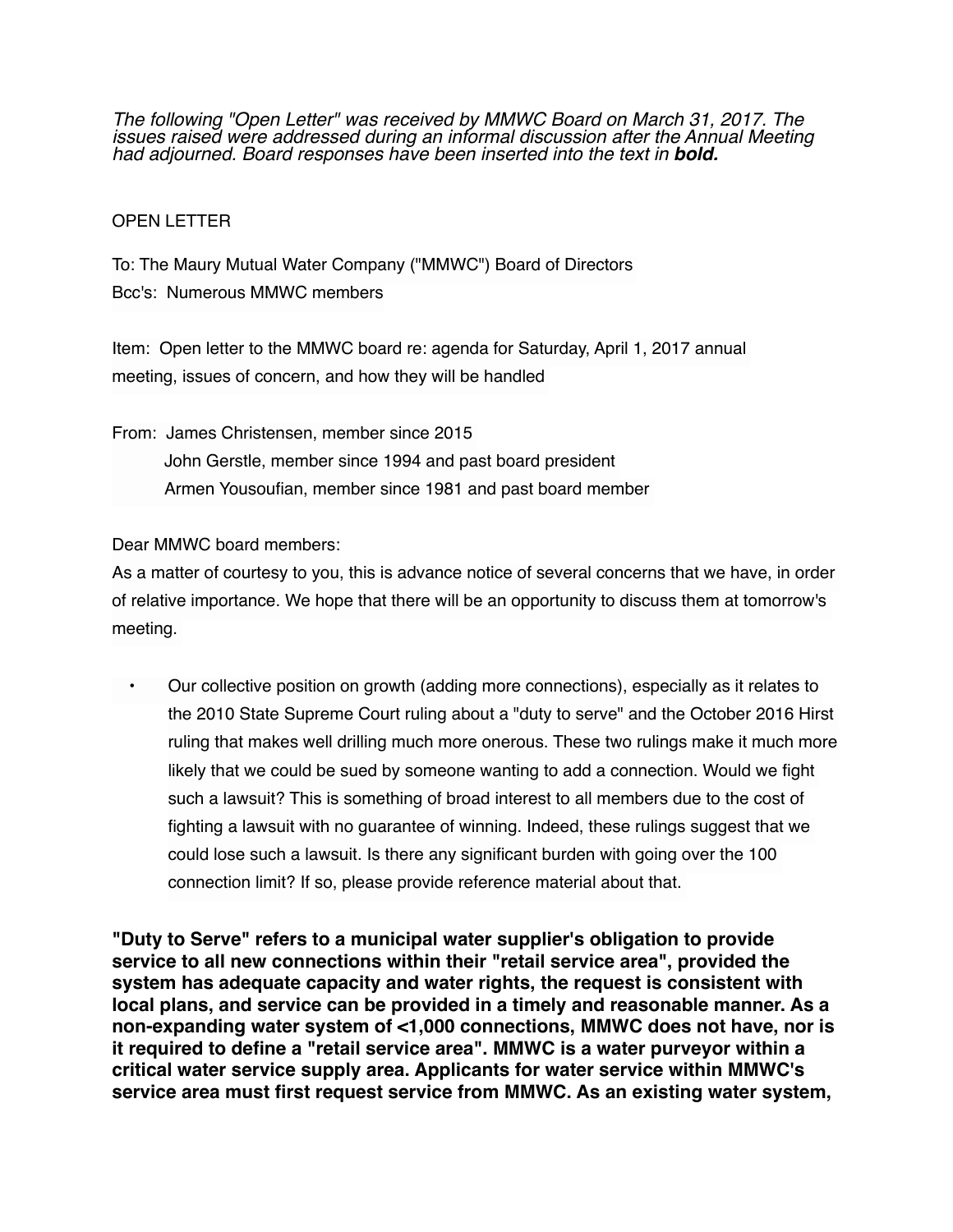**MMWC has "the right of first refusal" if it cannot or will not provide water service in a timely and reasonable manner. MMWC's refusal to provide service allows the applicant to seek service from another water system or develop a new source of supply. This information is based on DOH publications and conversations with Richard Rodriguez, DOH Regional Planner.**

• Related to the first issue, and probably just as important, is whether the Board of Trustees has acquired the relevant liability insurance. Whether we have it or not was not clear from the meeting last year.

# **MMWC is adequately insured.**

• Financial reporting inconsistencies continue. Does the Board of Trustees need some outside help to get the books to balance, so that the amounts reported to us match what is reported to the IRS? It shouldn't be that difficult for someone with the right experience. Perhaps forming an audit committee could help in this regard. There is the related question of how much reserve should we have right now, given any planned maintenance or upgrades on the radar. It seems like we should establish a reasonable amount and perhaps tie increases to the inflation rate.

# **MMWC reports to the IRS through an outside accountant. The board is unaware of "reporting inconsistencies", but will look into it. Financial reserves and projected expenses were addressed during the Annual Meeting.**

• The question remains of what to do with the community building. Given its history, doesn't it seem that it would have had water and septic at some point in the past? If so, and if they could be restored, perhaps that asset could be sold for a non-trivial amount.

# **There is no record of the Community Hall ever having been issued a membership (water share), or having a septic system.**

There is the question of how the annual meeting is conducted. Last year there was not enough time for everyone to have a chance to express their opinions. And then the promised follow-up meeting was simply cancelled, which was a disappointment. Why was it cancelled?

**The 2016 Annual Meeting was disrupted by one member's personal agenda. The lack of order hinders the meeting's effectiveness, and the ability to conduct company business. Actions have been implemented to make for a more**